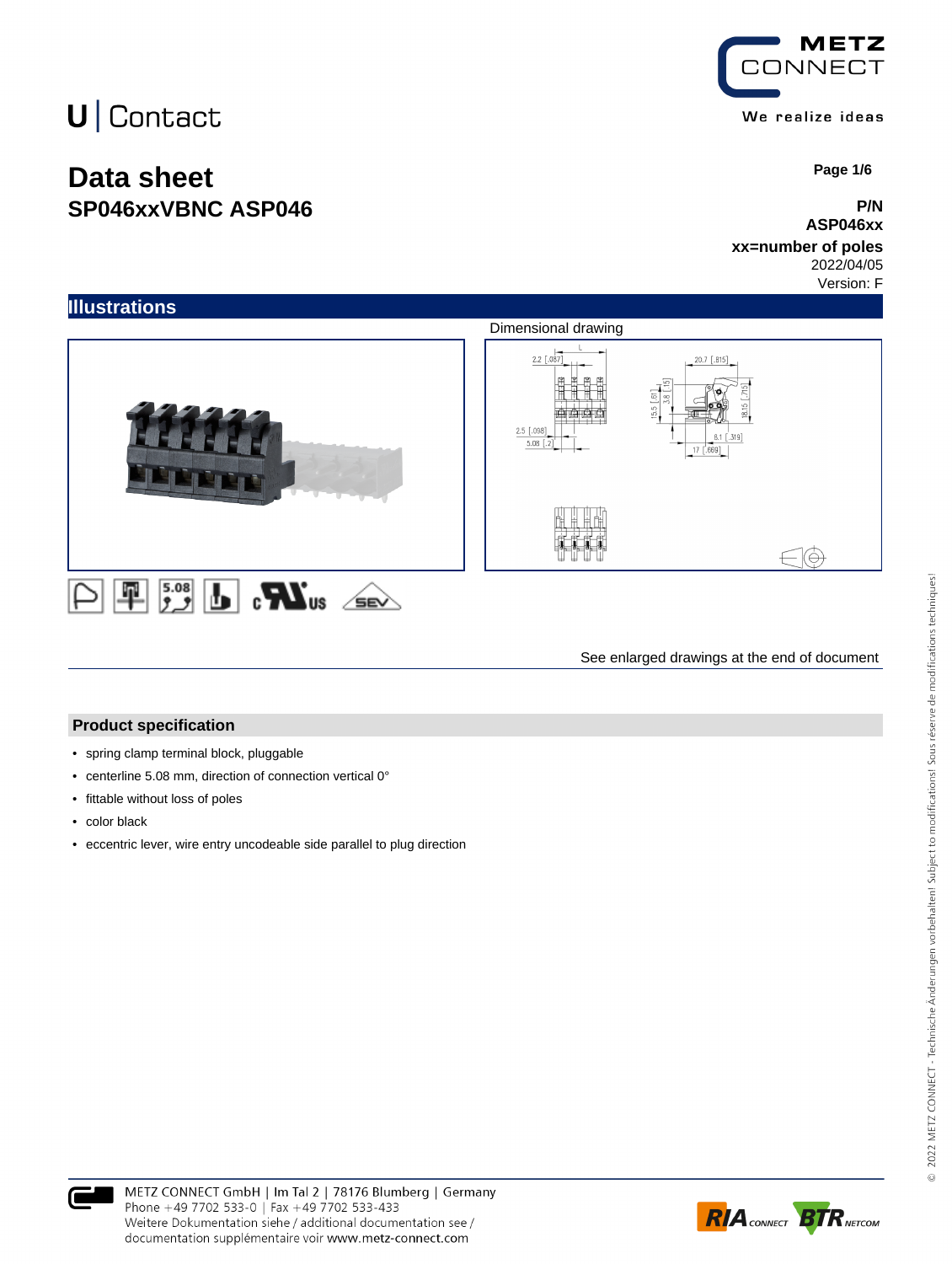### **Data sheet SP046xxVBNC ASP046**



 **Page 2/6**

#### **P/N ASP046xx**

#### **xx=number of poles**

2022/04/05 Version: F

|  | Technical Data |
|--|----------------|
|  |                |

| <b>General Data</b>                |                                                              |                         |                |
|------------------------------------|--------------------------------------------------------------|-------------------------|----------------|
| min. number of poles               | $\overline{2}$                                               |                         |                |
| max. number of poles               | $\overline{24}$                                              |                         |                |
| Insulating material class          | <b>CTI 400</b>                                               |                         |                |
| clearance/creepage dist.           | 4 mm                                                         |                         |                |
| Protection category                | IP20                                                         |                         |                |
| Min. insul. strip length           | 4 mm                                                         |                         |                |
| <b>Rated current</b>               | 10A                                                          |                         |                |
| Overvoltage category               | $\overline{\mathsf{III}}$                                    | $\overline{\mathbb{H}}$ | $\mathbf{I}$   |
| Pollution degree                   | $\overline{3}$                                               | $\overline{2}$          | $\overline{2}$ |
| Rated voltage                      | 32V                                                          | 200V                    | 200 V          |
| Rated test voltage                 | $1.5$ kV                                                     | $1.5$ kV                | $1.5$ kV       |
| <b>Terminal data</b>               |                                                              |                         |                |
| rat.wiring solid AWGmax            | 0.08 mm <sup>2</sup> - 1.5 mm <sup>2</sup> / AWG 28 - AWG 16 |                         |                |
| rat.wiring strand.AWGmax           | 0.08 mm <sup>2</sup> - 1.5 mm <sup>2</sup> / AWG 28 - AWG 16 |                         |                |
| <b>Approvals</b>                   |                                                              |                         |                |
| V/A/AWG                            | $300 / 10 / 28 - 16$                                         |                         |                |
| approval UL - File No.             | E121004                                                      |                         |                |
| $1 \text{ mm}^2$<br>SEV            | 250 V / 4 kV / 10 A                                          |                         |                |
| <b>Material</b>                    |                                                              |                         |                |
| insulating material                | <b>PA46</b>                                                  |                         |                |
| flammability class                 | V <sub>0</sub>                                               |                         |                |
| spring material                    | Spring steel                                                 |                         |                |
| contact material                   | CuSn                                                         |                         |                |
| Contact surface                    | $\overline{Sn}$                                              |                         |                |
| <b>Glow-Wire Flammability GWFI</b> | $\blacksquare$                                               |                         |                |
| Glow-Wire Flammability GWIT        | ÷,                                                           |                         |                |
| <b>REACh</b>                       | compliant                                                    |                         |                |
| REACh - substance (SVHC)           | none                                                         |                         |                |
| <b>Climatic Data</b>               |                                                              |                         |                |
| upper limit temperature            | 105 °C                                                       |                         |                |
| lower limit temperature            | $-40 °C$                                                     |                         |                |
|                                    |                                                              |                         |                |

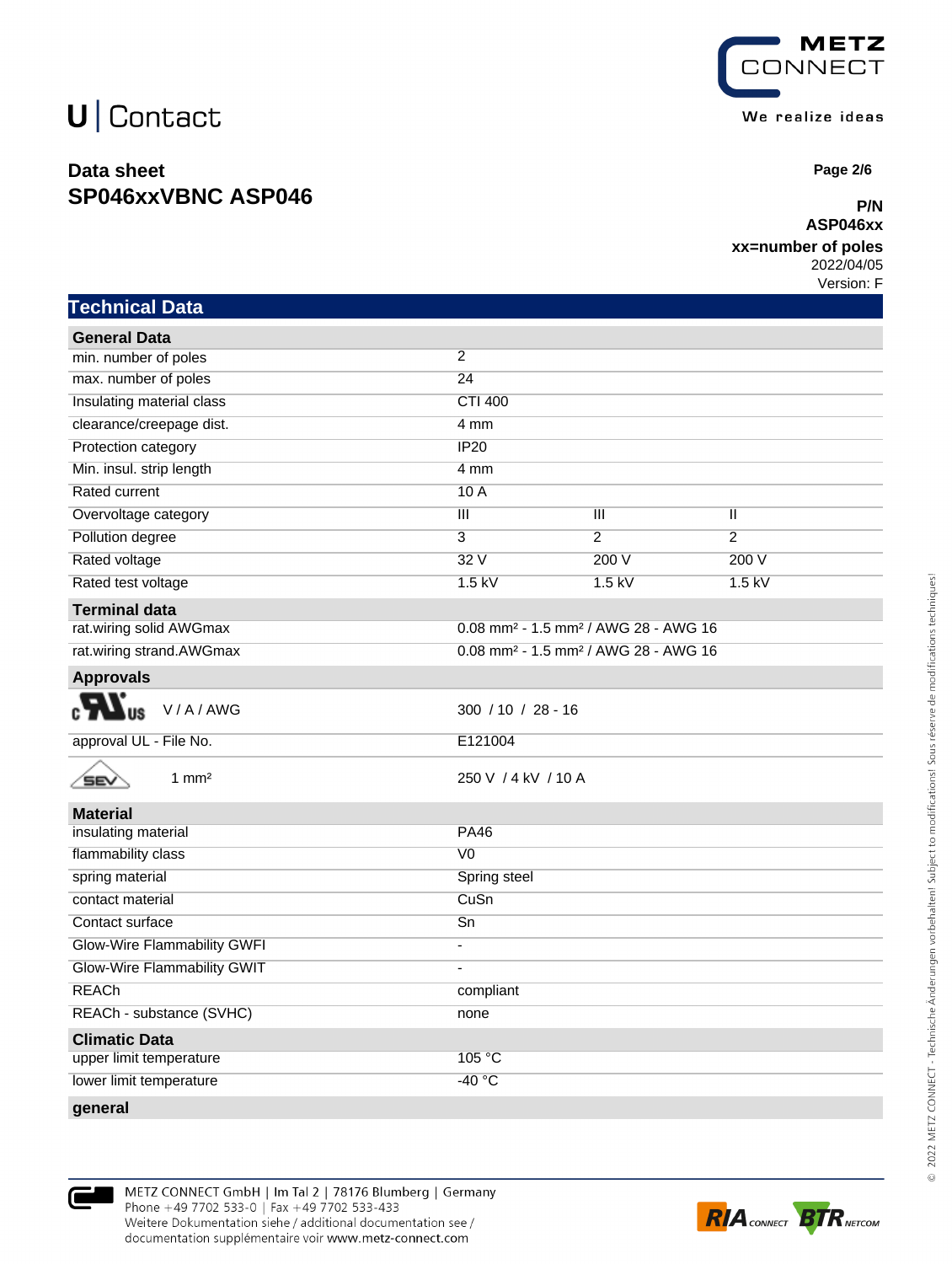### **Data sheet SP046xxVBNC ASP046**



We realize ideas

 **Page 3/6**

**P/N ASP046xx**

**xx=number of poles** 2022/04/05 Version: F

**Technical Data**

Tolerance ISO 2768 -mH



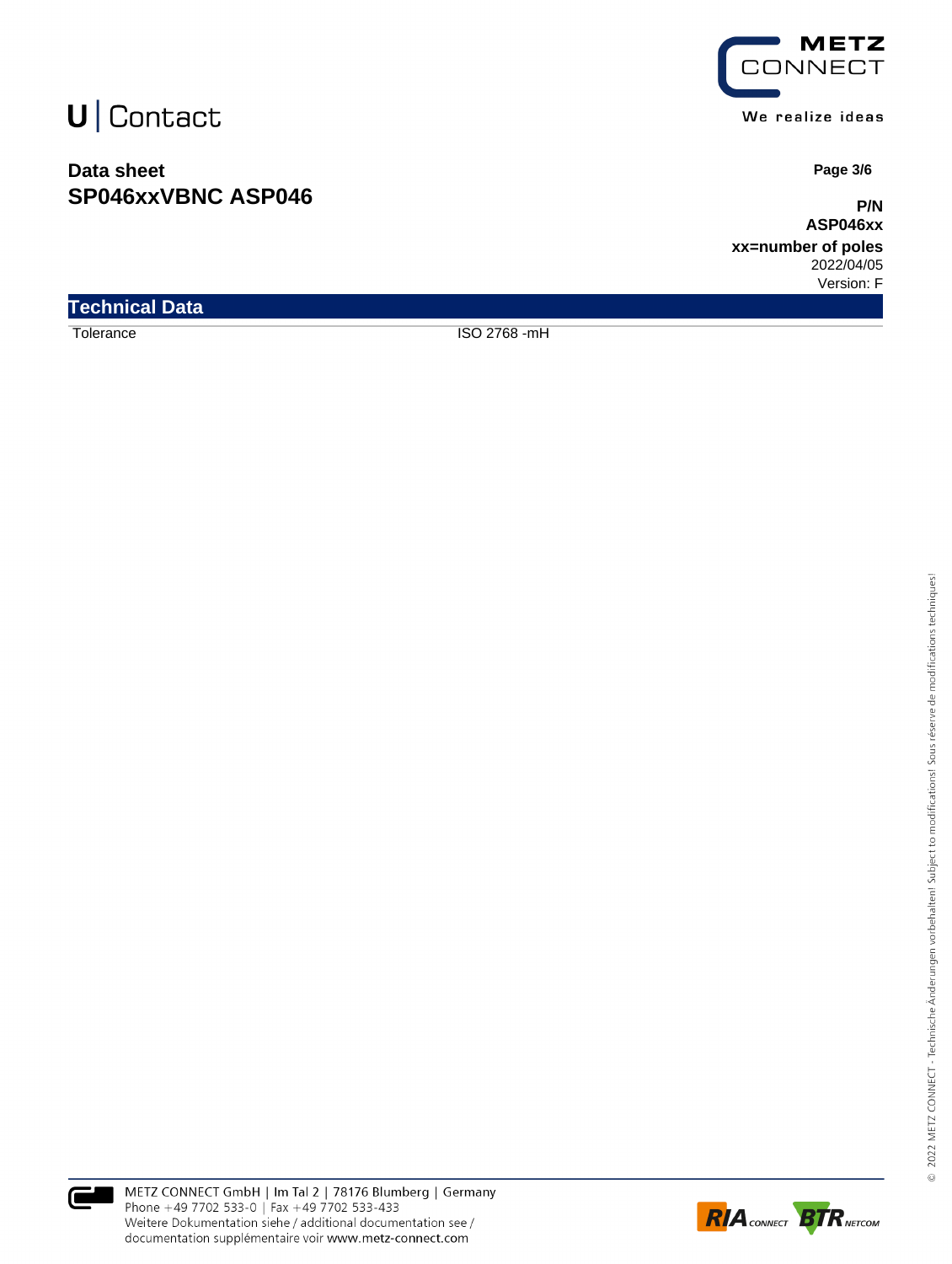### **Data sheet SP046xxVBNC ASP046**



We realize ideas

 **Page 4/6**

**P/N ASP046xx**

**xx=number of poles** 2022/04/05

Version: F

| <b>Accessories</b> |                    |
|--------------------|--------------------|
| P/N                | <b>Designation</b> |

700025-01-9 Coding star white with a group of 6 coding pins



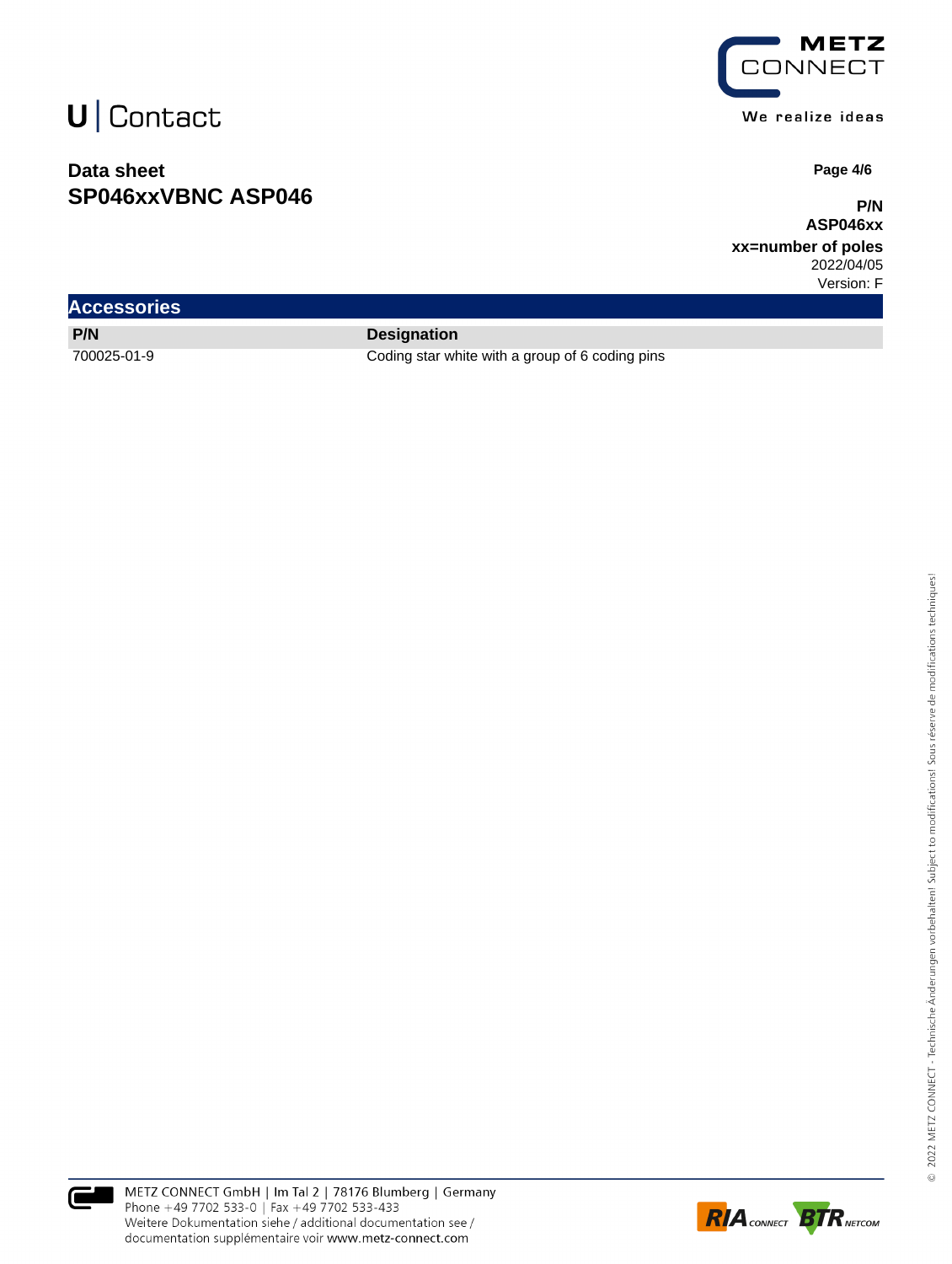### **Data sheet SP046xxVBNC ASP046**



 **Page 5/6**

#### **P/N ASP046xx**

**xx=number of poles** 2022/04/05 Version: F

| <b>Counterpart</b> |                     |  |  |  |
|--------------------|---------------------|--|--|--|
| P/N                | <b>Designation</b>  |  |  |  |
| 311781             | PR066xxHBBN Typ 178 |  |  |  |
| 311791             | PR066xxVBBN Typ 179 |  |  |  |
| 312191             | PT116xxVBEC Typ 219 |  |  |  |
| 312201             | PT116xxVBBN Typ 220 |  |  |  |
| 312291             | PT116xxHBEC Typ 229 |  |  |  |
| 312301             | PT116xxHBBN Typ 230 |  |  |  |
| 312861             | PT166xxVGDN Typ 286 |  |  |  |
| 312881             | PT166xxHGDN Typ 288 |  |  |  |
| 312901             | PT106xxVGDN Typ 290 |  |  |  |
| 312921             | PT106xxHGDN Typ 292 |  |  |  |
| 314781             | PR066xxHBEC Typ 478 |  |  |  |
| 314791             | PR066xxVBEC Typ 479 |  |  |  |